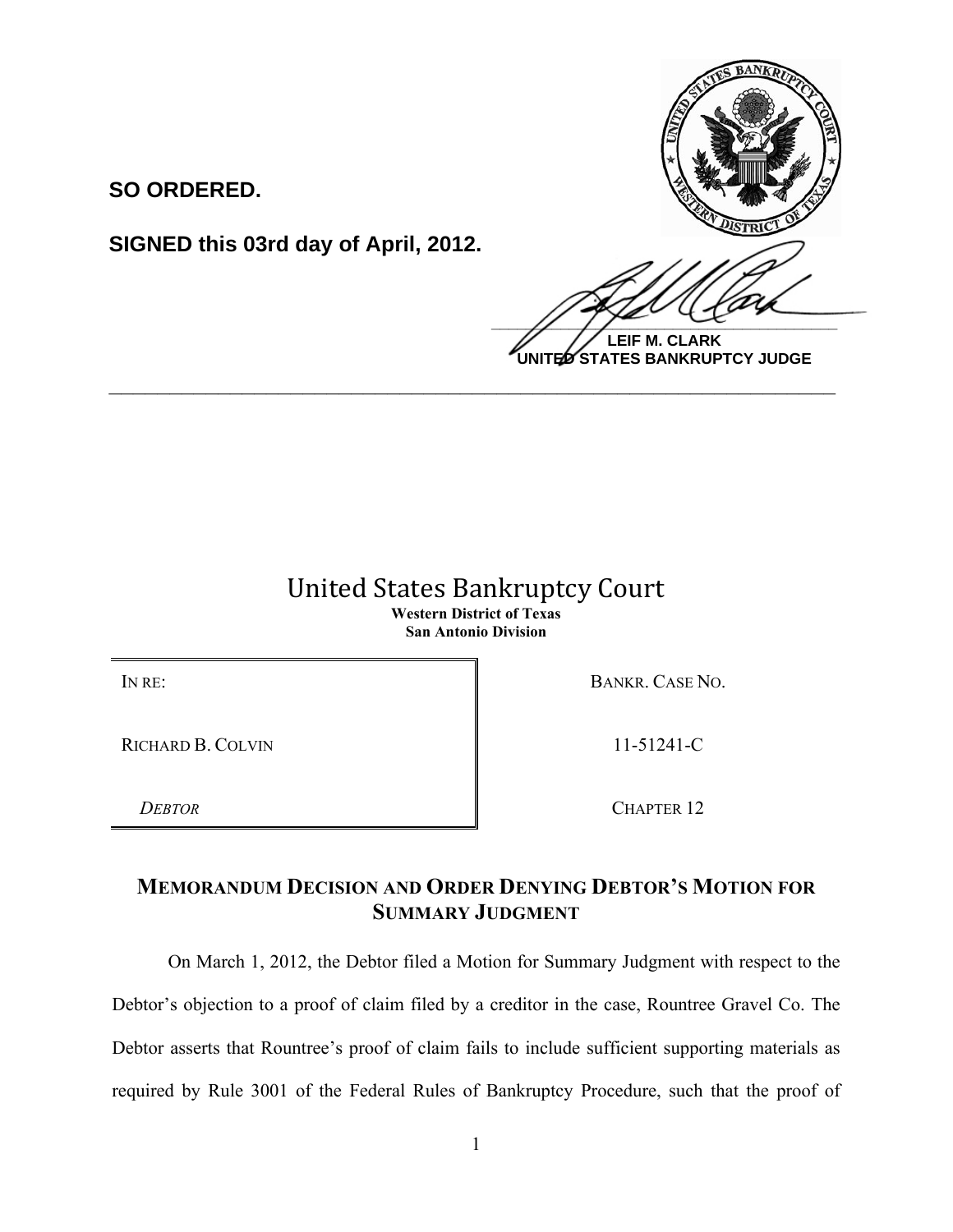claim fails as a matter of law. Thus, claims the Debtor, summary judgment is warranted.

The Debtor filed this Chapter 12 case on April 4, 2011. May 5, 2011 was the first date set for the § 341 meeting of creditors. Rountree filed its original proof of claim (Claim No. 16) on July 29, 2011 and an amended proof of claim on August 3, 2011, just within the 90 day time limit for filing proofs of claim, per Bankruptcy Rule 3002(c). The Debtor filed his objection to Rountree's amended proof of claim on September 20, 2011. On December 7, 2011, Rountree filed a second amended proof of claim. This amendment attached, for the first time, a supporting document consisting of a snapshot of a portion of the Debtor's Schedule A listing certain riverfront property, and a statement that the Debtor sold this property to Rountree pursuant to a contract executed by the Debtor in 2009.

## *Discussion*

The Debtor argues that Rountree's second amended proof of claim (filed after the Debtor objected to Rountree's amended proof of claim, and after the expiration of the 90 day filing deadline) should be stricken because the Debtor failed to seek leave to amend its proof of claim pursuant to Rule 7015 of the Federal Rules of Bankruptcy Procedure. The predicate question is whether Rule 7015 even applies to the amendment of proofs of claim. The issue was thoroughly addressed by the Bankruptcy Court for the Southern District of Texas in *In re Gilbreath*, 409 B.R. 84, 125 (Bankr. S.D. Tex. 2009). Said that court:

Generally, a creditor may freely amend its proofs of claim before they are successfully objected to by the debtor. *See, e.g., First Nat'l Bank of Mobile v. Everhart (In re Commonwealth Corp.)*, 617 F.2d 415, 422 n. 12 (5th Cir. 1980) (noting that "amendment of claims in bankruptcy is liberally allowed" within statutory limits). However, once the debtor objects to a proof of claim, it becomes a "contested matter" under Bankruptcy Rule 9014. *See In re Cloud*, 214 F.3d 1350, 2000 WL 634637, at \*2 (5th Cir. 2000) (unpublished); *see also* Fed. R. Bankr. P. 3007, advisory committee's note ("The contested matter initiated by an objection to a claim is governed by rule 9014 . . . ."); Fed. R. Bankr. P. 9014, advisory committee's note ("[T]he filing of an objection to a proof of claim . . . creates a dispute which is a contested matter . . . ."). Further, Bankruptcy Rule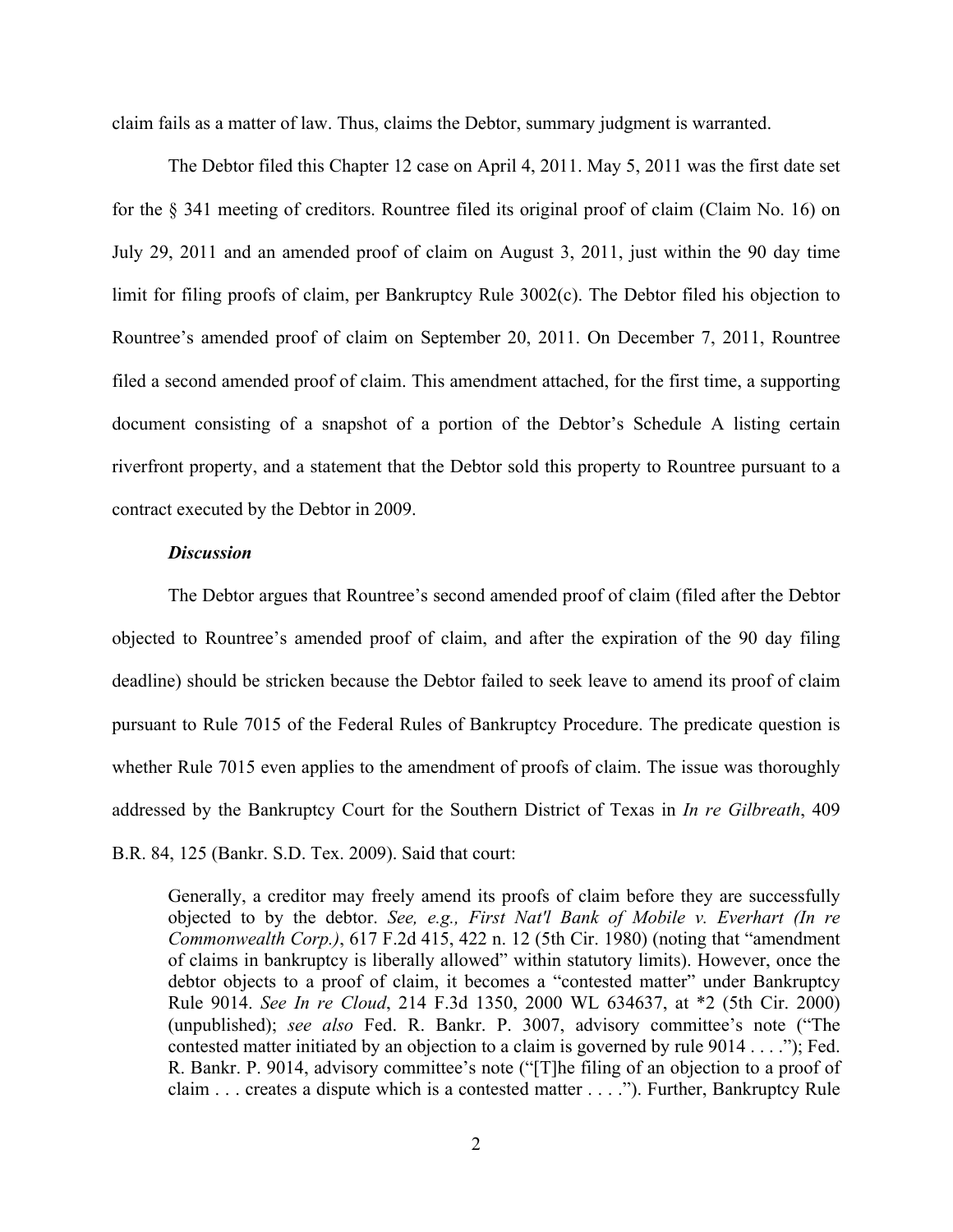9014 makes applicable certain procedural rules contained in Part VII of the Bankruptcy Rules, and allows the court to "at any stage in a particular matter direct that one or more of the other rules in Part VII shall apply." Fed. R. Bankr. P. 9014(c). Bankruptcy Rule 7015 makes Federal Rule of Civil Procedure 15 (Rule 15), governing amendments, applicable in adversary proceedings. Taken together, Bankruptcy Rules 9014 and 7015 make Rule 15 applicable in contested matters at the Court's election.

Further, most bankruptcy courts have recognized that "[t]he trend of the cases appear to apply Rule 7015 to contested matters." …

Rule 15 requires claimants to obtain "the opposing party's written consent or the court's leave" to amend their claim after being served with a response (here, a written objection). Fed. R. Civ. P. 15(a)(2). It is therefore within this Court's power and discretion to refuse to consider the materials submitted by [the creditor] [after the debtor filed its objection to the proof of claim] in support of claim 11, 12, 13, 14, and 18, which were filed without the Court's leave or the Debtors' consent after the Debtors lodged their claim objections.

*In re Gilbreath*, 409 B.R. 84, 118-20 (Bankr. S.D. Tex. 2009). Under the facts of this case, the rule announced in *Gilbreath* is appropriately applied: the claimant amended its proof of claim *after* an objection to the claim had been filed, and filed the amended claim without advance leave of court.

While parties generally ask for leave to amend under Rule 7015, courts may grant such leave *sua sponte*. *See Straker v. Metro. Transit Auth.*, 333 F. Supp. 2d 91, 102 (E.D.N.Y. 2004) (stating that "the Court may *sua sponte* grant leave to amend" under Rule 15(a)); *Peterson v. Hofmann (In re Delta Phones, Inc.)*, 2005 Bankr. LEXIS 2550, at \*29 (Bankr. N.D. Ill. Dec. 23, 2005) ("Rule 15(a) says only that a party needs 'leave of court' to amend once the time to amend as a matter of course has passed. The Rule says nothing about asking for leave. Parties typically do ask, and leave can be denied if they do not, but a court need not stand on formalities. To further the policy of Rule 15(a), a court can grant leave to amend 'on its own initiative.'" (internal citation omitted).

Here, granting leave to Rountree to file its second amended proof of claim is appropriate under the standards of Rule 7015 and the court's equitable powers under section 105. *See id*.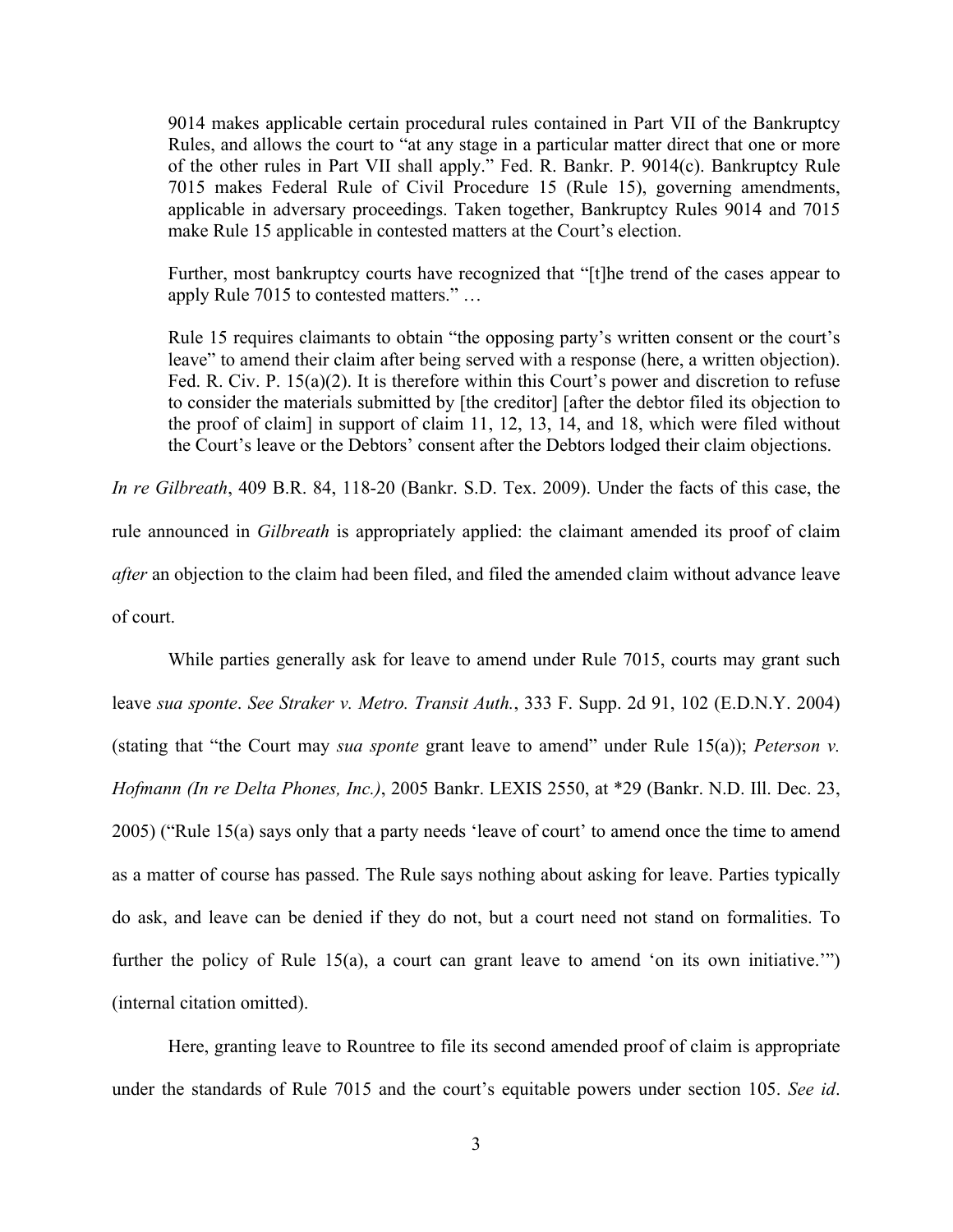(noting that "[e]ven if Bankruptcy Rule 7015 is reserved solely for adversarial proceedings, a number of courts have determined that proof of claim amendments are subject to the court's equitable powers under 11 U.S.C. § 105(a)"); *United States v. Johnston*, 267 B.R. 717, 721 (N.D. Tex. 2001) (same). The second amended proof of claim relates back to Rountree's timely filed proof of claim. Furthermore, the Debtor will not be prejudiced by permitting the filing of Rountree's second amended proof of claim as Rountree's proof of claim is essentially a placeholder for a counterclaim recently filed by Rountree in an ongoing adversary proceeding initiated by the Debtor against Rountree in November, 2011 (Adversary No. 11-05169).

This still leaves the question of the sufficiency and validity of Rountree's second amended proof of claim. The Debtor argues that summary judgment on its objection to Rountree's proof of claim is appropriate due to Rountree's failure to comply with the requirements of Rule 3001 regarding supporting documentation. Bankruptcy Rule 3001 states that "[a] proof of claim shall conform substantially to the appropriate Official Form." FED. R. BANKR. P. 3001(a). Paragraph 7 of Official Form (B10) requires a claimant to "attach copies of supporting documents, such as promissory notes, purchase orders, invoices," etc. to a proof of claim. Additionally,

Bankruptcy Rule 3001(c) provides that when a claim is based on a writing … 'the original or duplicate shall be filed with the proof of claim,' and '[i]f the writing has been lost or destroyed, a statement of the circumstances of the loss or destruction shall be filed with the claim.' Fed. R. Bankr. P. 3001(c). This language could not be more clear-creditors must attach documents giving rise to a claim (or copies of such documents) to their proof of claim or explain why they have not. *See also In re Hight*, 393 B.R. 484, 2008 WL 3539802, at \*5 n.7 (Bankr. S.D. Tex. 2008) (determining that a creditor that failed to attach any supporting documentation to support its claims violated Bankruptcy Rule 3001(c)).

*In re Gilbreath*, 409 B.R. at 114-115.

Here, Rountree's claim seems to be based on a real estate contract, but that contract is not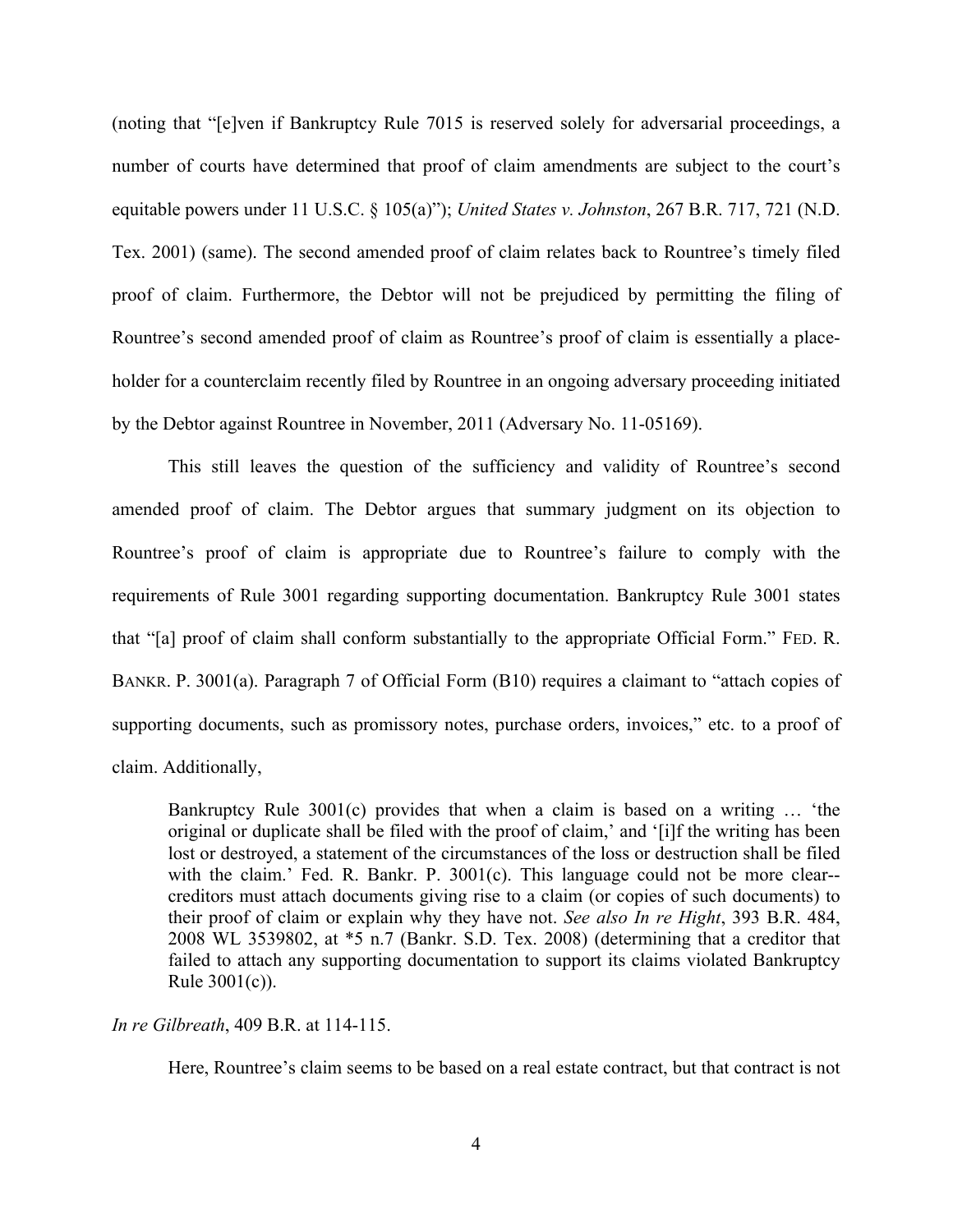attached to Rountree's proof of claim. Thus, facially at least, the amended proof of claim is still deficient with respect to the requirements of Rule 3001. *See Gilbreath, supra.*

The fact that Rountree's proof of claim may be facially deficient under Rule 3001, however, does not necessarily mean that the proper remedy is to grant summary judgment in favor of the Debtor. In *In re Davis*, the bankruptcy court for the Eastern District of Texas addressed objections to proofs of claim based solely on the argument that the proof of claim contained insufficient documentation under Rule 3001, and the effect of sustaining such an objection. 2011 Bankr. LEXIS 1323, at \*23-24 (Bankr. E.D. Tex. Mar. 31, 2011). Said the court:

In a legal brief in support of her claim objections, the debtor urges this Court to conclude that § 502(b) does not set forth the exclusive grounds for disallowance of a claim. The debtor quotes extensively from *In re Gilbreath*, 395 B.R. 356 (Bankr. S.D. Tex. 2008), arguing that "[p]roofs of claim that are not *prima facie* valid are not automatically deemed allowed." This argument misreads *Gilbreath* and misses the point in this case. [footnote 9 then states: In *Gilbreath*, the claimant filed several claims without attaching supporting documentation. Unlike this case, the debtor in *Gilbreath* denied owing any debt to the claimant thereby raising a § 502(b) objection to the allowance of the claims. The court set a hearing on the debtor's objections and then continued the hearing. The claimant sought to attach documentation to its claims on the eve of the continued hearing. The bankruptcy court determined that "[c]reditors should not be permitted to file woefully deficient proofs of claim in hopes that the debtor will not object, but then, when the debtor does object, to file amendments at the eleventh hour and rely on those amendments at the hearing. This is one of the reasons Rule 15 was enacted — to prevent undue prejudice and surprise to litigants and to permit opposing parties time to prepare for trial." *In re Gilbreath*, 395 B.R. at 367 (citing *United States v. Saenz*, 282 F.3d 354, 356 (5th Cir. 2002).]. As the bankruptcy court explained in *Gilbreath*, "[a]lthough incomplete or insufficient proofs of claim are not *prima facie* valid, they are not automatically disallowed." *Id*. at 364 (citation omitted). Rather, the insufficiency affects the burdens of proof and production once the debtor objects to the claim. In this case, however, the debtor asserts no objection to the disputed claims other than the lack of documentation, i.e., their insufficiency.

*In re Davis*, 2011 Bankr. LEXIS 1323, at \*23-24 (Bankr. E.D. Tex. Mar. 31, 2011). Ultimately,

the court found that "[i]n response to a non-substantive objection, the Court should allow a claim